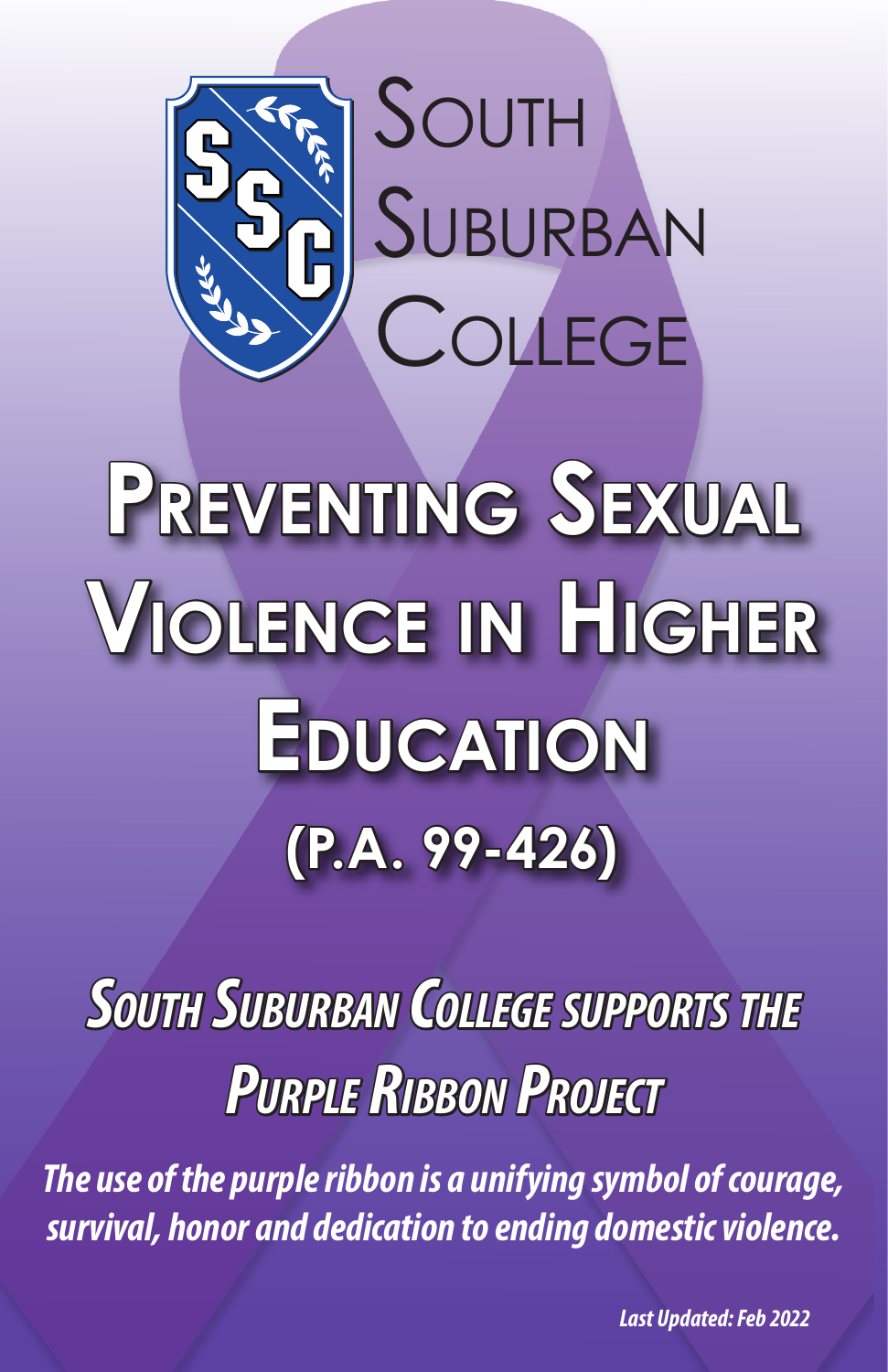## **Sexual Assault Reporting and Support Options**

You can speak with anyone at any time. Reporting is always an option. Choosing one route does not exclude other options. You should pursue whatever routes will be the most helpful to recovery.

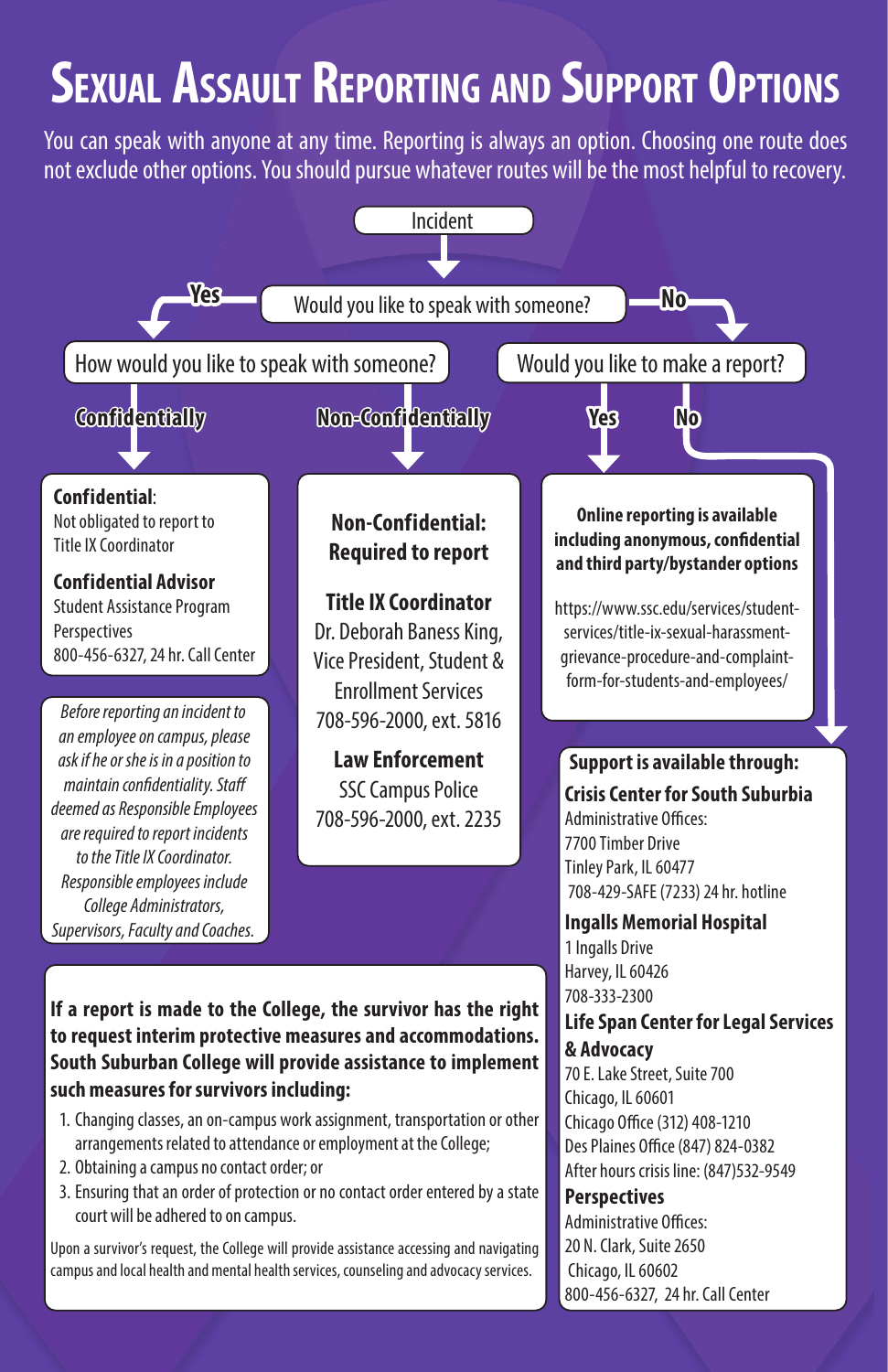## **SURVIVORS RIGHT TO REPORT**

**Violation of the Student Code of Conduct relating to Gender-Based or Sexual Misconduct, Domestic Violence, Dating Violence, Sexual Assault and Stalking**

### **A Survivors Right to Report**

A person who believes he or she has been subjected to, witnessed, or has knowledge of gender-based or sexual misconduct may file a complaint through the Title IX Office.

The complainant has the right to report or not report a violation of Title IX.

\*There is immunity for students who in good faith report on alleged violation of the comprehensive policy to a "responsible employee," providing that the reporting student will not receive a disciplinary sanction for a student conduct violation (such as underage drinking) revealed in the course of reporting, unless the violation was "egregious" (e.g., an action that places the health or safety of another person at risk).

\*A person cannot consent to sexual activity if unable to understand the nature of the activity or give knowing consent. This includes circumstances where the person is incapacitated due to drugs or alcohol, asleep or unconscious, or incapacitated due to a mental disability.

**You can speak with anyone at any time. Reporting is always an option. Choosing one route does not exclude other options. You should pursue whatever routes will be the most helpful to recovery.**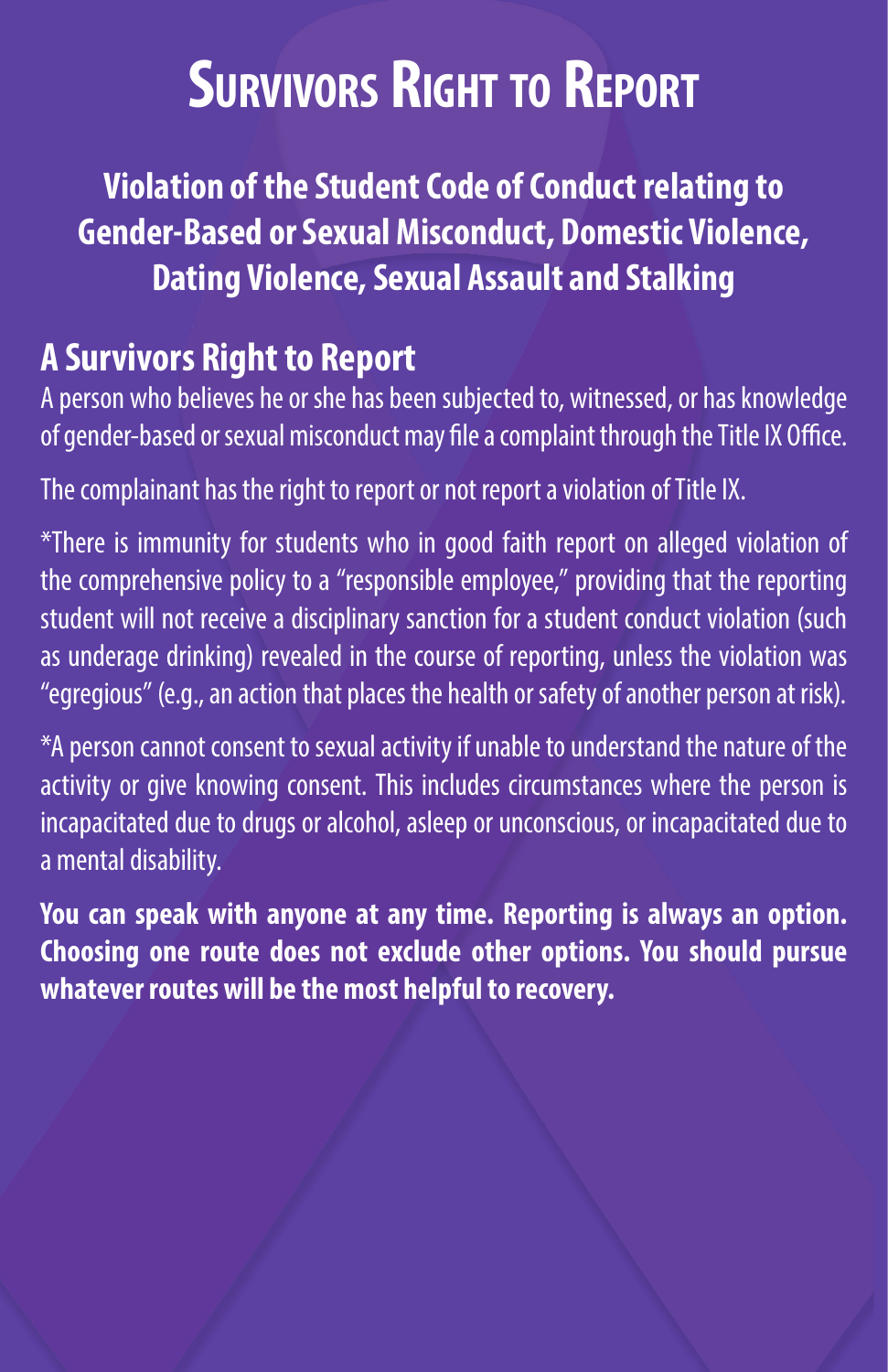### TITLE IX SEXUAL HARASSMENT GRIEVANCE PROCEDURE AND COMPLAINT FORM FOR STUDENTS & EMPLOYEES

In accordance with the statutory provisions included in Title VII of the Civil Rights Act of 1964, Title IX of the Education Amendments of 1972, and all other applicable federal and state laws, South Suburban College shall not discriminate, nor tolerate discrimination or harassment, on the basis of a person's race, color, religion, sex, national origin, age, marital status, sexual orientation, disability or any other factor as prohibited by law, rule or regulation. South Suburban College is committed to equal rights and will take the necessary steps to ensure that staff and students may work, learn, and study in an environment free from discrimination, sexual harassment, sexual violence or other harassment based on sex. All forms of illegal harassment and discrimination infringe upon mutual respect in all relationships, have the potential to result in serious harm to staff and student success, and shall not be tolerated by any employee, faculty, staff, student or community member at South Suburban College.

College Title IX policies and procedures have been instituted to prevent sexual harassment. These policies and procedures provide for the review, investigation and resolution of complaints. All individuals who suffer or witness behavior or actions that may be discriminatory or harassing shall make a report to the Title IX Coordinator. All complaints of sexual harassment will be handled with the maximum confidentiality possible. Findings of sexual harassment may result in discipline, up to and including suspension or termination, of a College employee, and discipline, up to and including suspension or dismissal, of a College student.

South Suburban College strictly prohibits retaliation against any individual for reporting, providing information, exercising one's rights or responsibilities, or otherwise being involved in the process of responding to, investigating, or addressing allegations of sexual harassment Therefore, any retaliation, intimidation, threats, coercion, or discrimination against any such individual, undertaken or attempted either directly or by someone acting on behalf of another, will be addressed in the most serious way by South Suburban College, and individuals who engage in such actions are subject to discipline, up to and including suspension, exclusion, or dismissal from the College, consistent with South Suburban College policies, procedures and employment practices. Anyone who suffers from, or is aware of, possible retaliation in response to a complaint of sexual harassment, sexual violence or any form of harassment based on sex, should report such concerns to the Title IX Coordinator, who shall take appropriate actions to address the claims.

#### **Sexual harassment complaints shall be made to:**

Title IX Coordinator Dr. Deborah Baness King Vice President, Student & Enrollment Services South Suburban College 15800 South State Street South Holland, IL 60473 708-596-2000, ext. 5816 dking@ssc.edu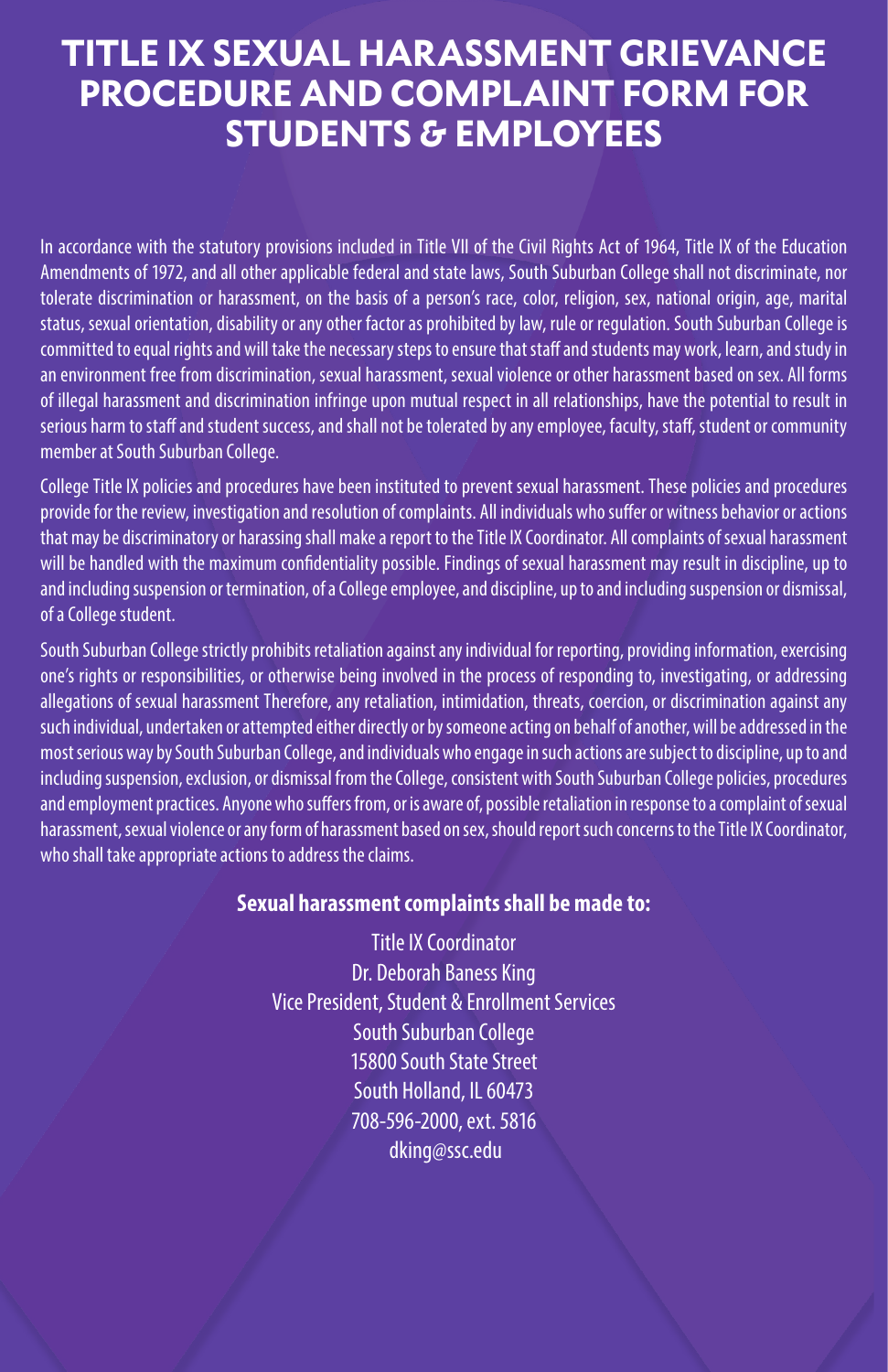#### **Prohibited Behavior**

The College prohibits discrimination on the bases of age, disability, national origin, ancestry, race, color, religion, creed, sex, sexual orientation, or marital status, sexual harassment, sexual violence, or other harassment based upon sex. Further, the College prohibits retaliation for having made a prior discrimination, sexual harassment, or sexual violence complaint.

Title IX defines sexual harassment to include any of three types of misconduct on the basis of sex, all of which jeopardize the equal access to education that Title IX is designed to protect:

- Any instance of quid pro quo harassment by a school's employee;
- Any unwelcome conduct that a reasonable person would find so severe, pervasive, and objectively offensive that it denies a person equal educational access;
- Any instance of sexual assault (as defined in the Clery Act), dating violence, domestic violence, or stalking as defined in the Violence Against Women Act (VAWA).

Allegations of sexual harassment may be based on conduct that occurs on College property, off College property, or outside a College education program or activity if the alleged behavior affects the College environment or likelihood of student or employee success. All members of the College community shall report incidents of sexual harassment. South Suburban College investigates all allegations of sexual harassment.

#### **Title IX Definitions:**

**Complainant** – an individual who is alleged to be the victim of conduct that could constitute sexual harassment.

**Third Party** – any individual that has knowledge or has witnessed sexual harassment.

**Respondent** – an individual who has been reported to be the perpetrator of conduct that could constitute sexual harassment.

**Formal Complaint** – a document filed by a Complainant or signed by the Title IX Coordinator alleging sexual harassment against a Respondent and requesting that the school investigate the allegation of sexual harassment. At the time of filing a formal complaint, a Complainant must be participating in or attempting to participate in the education program or activity of the school with which the formal complaint is filed. A formal complaint may be filed with the Title IX Coordinator in person, by mail, or by electronic mail, by using the contact information required to be listed for the Title IX Coordinator, and by any additional method designated by the school.

**Document Filed by a Complainant** – a document or electronic submission (such as by e-mail or through an online portal provided for this purpose by the school) that contains the Complainant's physical or digital signature, or otherwise indicates that the Complainant is the person filing the formal complaint.

**Supportive Measures** – individualized services reasonably available that are nonpunitive, non-disciplinary, and not unreasonably burdensome to the other party, while designed to ensure equal educational access, protect safety, or deter sexual harassment.

#### **Title IX Sexual Harassment Grievance Process**

Any individual who believes in good faith that he or she has been subjected to sexual harassment may file a complaint without fear of violence, retaliation or discipline. The College will complete a prompt investigation as set forth below, following notice of a complaint. Any individual (Complainant or third party) has the option to report allegations of sexual harassment to the Title IX Coordinator. Any individual can also report allegations of sexual harassment to law enforcement and pursue a criminal action during the South Suburban College investigation. South Suburban College will not delay its own investigation merely because there is a simultaneous criminal investigation.

#### **Step 1 – Filing a Complaint**

Any person may report sex discrimination, including sexual harassment, in person, by mail, by telephone, or by e-mail, using the contact information listed for the Title IX Coordinator, or by any other means that results in the Title IX Coordinator receiving the person's verbal or written report. Such a report may be made at any time, including during non-business hours, by using the telephone number or e-mail address, or by mail to the office address, listed for the Title IX Coordinator.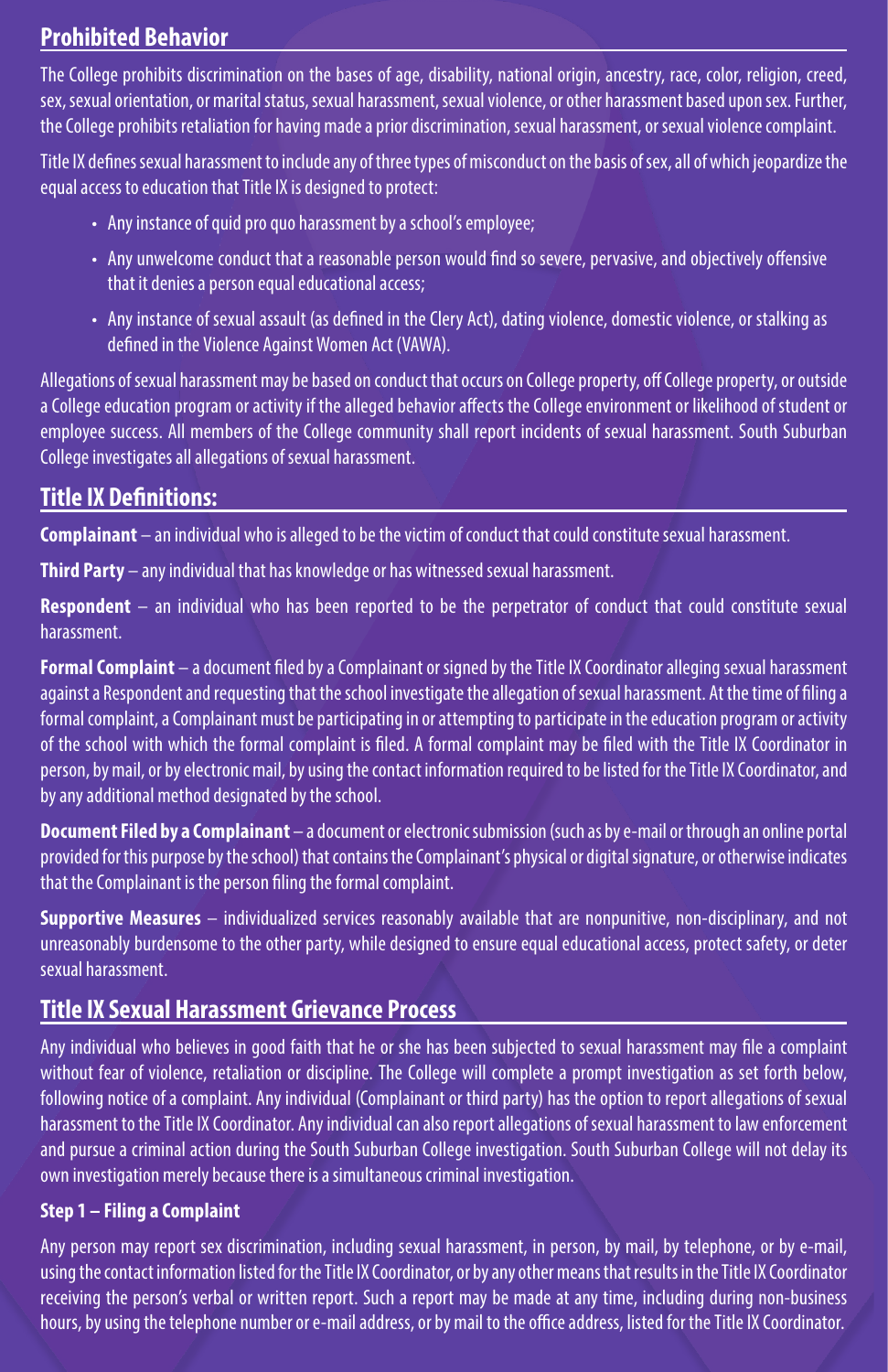Individuals are encouraged to file complaints through the Sexual Harassment Complaint Form online through the South Suburban College website. All complaints must be signed and dated by the reporting individual. The signed Complaint Form may be submitted in person, by email or by mailing to the address listed above to the Title IX Coordinator.

The Title IX Coordinator shall contact the Complainant promptly to offer supportive measures, consider the Complainant's wishes with respect to supportive measures, inform the Complainant of the availability of supportive measures with or without the filing of a formal complaint, and explain to the complainant the process for filing a formal complaint. Supportive measures are individualized services reasonably available that are nonpunitive, non-disciplinary, and not unreasonably burdensome to the other party while designed to ensure equal educational access, protect safety, or deter sexual harassment.

If the allegations in a formal complaint do not meet the definition of sexual harassment or did not occur in the school's education program or activity against a person in the United States, South Suburban College must dismiss such allegations for purposes of Title IX. However, the complaints may be referred for consideration under the Student Code of Conduct or employee grievance procedure.

The Title IX Coordinator shall notify the Respondent of the complaint promptly and provide written notification of the allegations to both parties that includes the steps of the complaint process.

#### **Step 2 – Investigation Process**

Upon notification, the College will conduct a thorough investigation within a reasonable amount of time in relation to the Formal Complaint. The investigatory time period may be extended by the Title IX Coordinator for justifiable reasons or by mutual consent of all involved parties. The Complainant and the Respondent shall be informed in writing of any time extensions.

Throughout the investigation, the parties shall have the following rights:

- equal opportunity to present fact and expert witnesses and other inculpatory and exculpatory evidence.
- no restrictions related to discussing the allegations or gather evidence (e.g., no "gag orders").
- equal opportunity to select an advisor of the party's choice who may be, but need not be, an attorney.
- written notice of any investigative interviews, meetings, or hearings.
- to receive all evidence directly related to the allegations, in electronic format or hard copy, sent to both parties and advisors, with at least 10 days for the parties to inspect, review, and respond to the evidence.
- to receive all investigative reports, sent to both parties and advisors, that fairly summarizes relevant evidence, in electronic format or hard copy, with at least 10 days for the parties to respond.
- dismissal of allegations of conduct that do not satisfy the definition of sexual harassment or did not occur in a school's education program or activity against a person in the U.S. Such dismissal is only for Title IX purposes and does not preclude the school from addressing the conduct in any manner the College deems appropriate.
- Petition to withdraw the complaint, in writing (Complainant only) to the Title IX Coordinator stating that the Complainant desires to withdraw the formal complaint or allegations therein. If the Respondent is no longer enrolled or employed by the school, or if specific circumstances prevent the school from gathering sufficient evidence to reach a determination, the school shall so advise the parties.
- Written notice of a dismissal (mandatory or discretionary) and the reasons for the dismissal (both parties).
- Protection of the privacy of a party's medical, psychological, and similar treatment records unless the College obtains the party's voluntary, written consent to do so.

The investigation process includes collection of documents, witness statements, and other provided evidence from the Complainant and Respondent.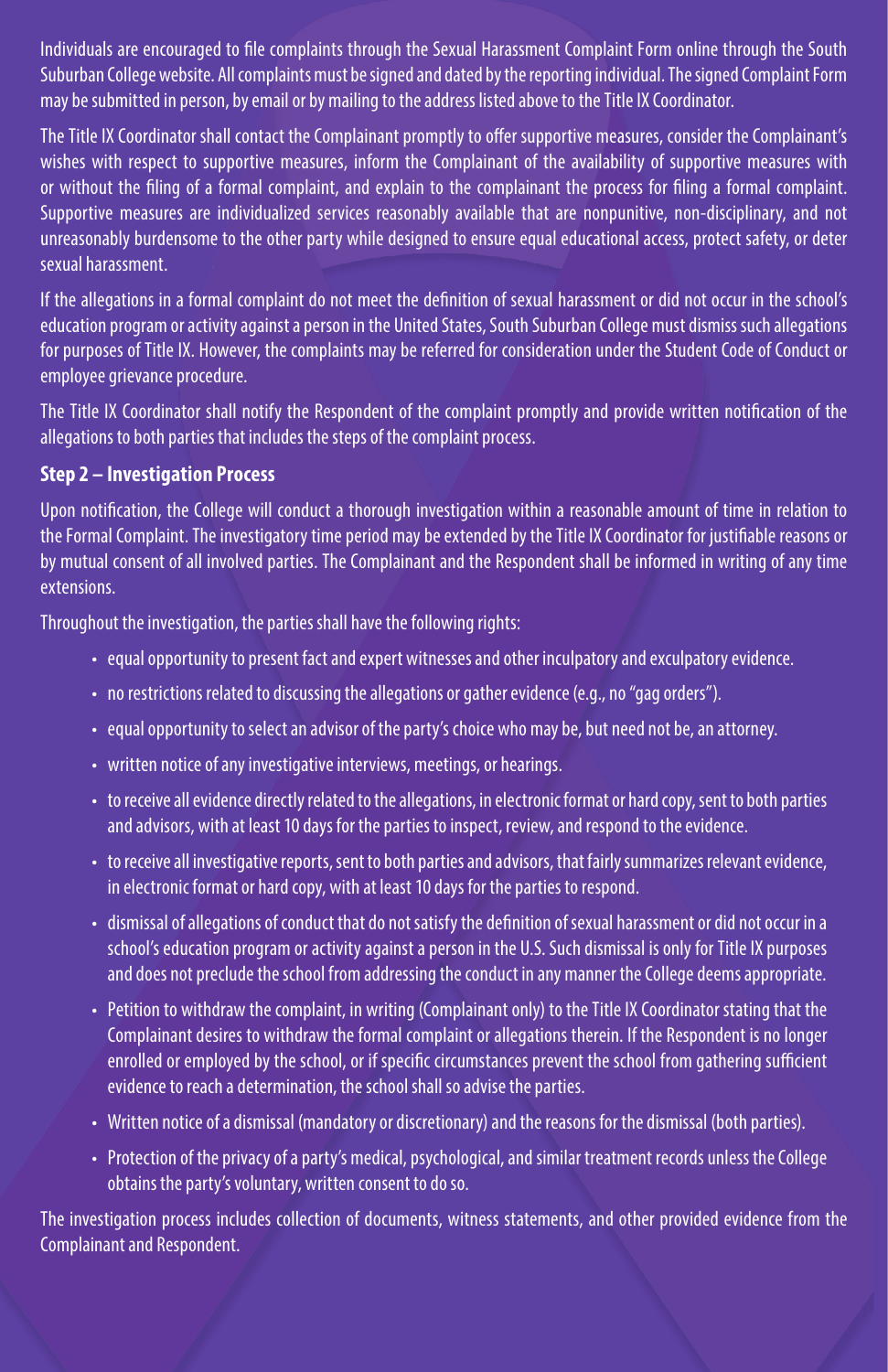#### **Step 3 – Live Hearing with Cross Examination**

The College Title IX grievance process provides for a live hearing. At the live hearing, the decision-maker permits each party's advisor to ask the other party and any witnesses all relevant questions and follow-up questions, including those challenging credibility. Any cross-examination at the live hearing must be conducted directly, orally, and in real time by the party's advisor of choice and never by a party personally. At the request of either party, the entire live hearing (including cross-examination) may occur with the parties located in separate rooms with technology enabling the parties to see and hear each other. Only relevant cross-examination and other questions may be asked of a party or witness and the decision maker shall determine the relevance of each question prior to an answer being given. If a party does not have an advisor present at the live hearing, the College will provide, without fee or charge to that party, an advisor of the College's choice to conduct cross-examination on behalf of that party. Live hearings may be conducted with all parties physically present in the same geographic location or, at the College's discretion, any or all parties, witnesses, and other participants may appear at the live hearing virtually. An audio or audiovisual recording, or transcript, of any live hearing is mandated under Title IX.

The live hearing process and Title IX provides rape shield protections for Complainants deeming irrelevant questions and evidence about a Complainant's prior sexual behavior unless offered to prove that someone other than the Respondent committed the alleged misconduct or offered to prove consent.

#### **Step 4 – Written Findings**

Upon completion of the hearing, the Decision Maker shall issue a written determination regarding responsibility with findings of fact, conclusions about whether the alleged conduct occurred, rationale for the result as to each allegation, any disciplinary sanctions imposed on the respondent, and whether remedies will be provided to the complainant. The written determination will be sent simultaneously to the parties along with information about how to file an appeal. All final determinations made by the Decision Maker will utilize the preponderance of the evidence standard.

#### **Step 5 – Right to Appeal**

The Complainant or the Respondent may appeal the determination regarding responsibility, and from the College's dismissal of a formal complaint or any allegations on the following basis: procedural irregularity that affected the outcome of the matter, newly discovered evidence that could affect the outcome of the matter, and/or Title IX personnel had a conflict of interest or bias, that affected the outcome of the matter. The appeal must be submitted in writing addressed to the Title IX Coordinator that the College President, or his or her designee, review the matter on appeal. The written request must be made within ten (10) days of the Step 4 Decision Maker Written Findings. If no Step 5 written request to appeal is received within the ten (10) days, the College will deem the investigation and case concluded and shall implement any recommendations or corrective actions.

#### **Informal Resolution Option**

The College, in its discretion, may choose to offer and facilitate informal resolution options, such as mediation or restorative justice, so long as both parties give voluntary, informed, written consent to attempt informal resolution. Informal Resolution Rights include:

- Freedom from any condition of enrollment or continuing enrollment, or employment or continuing employment, or enjoyment of any other right, waiver of the right to a formal investigation and adjudication of formal complaints of sexual harassment.
- Voluntary participation in an informal resolution process.
- Informal resolution option in response to a filed formal complaint.
- At any time prior to agreeing to a resolution, any party has the right to withdraw from the informal resolution process and resume the grievance process with respect to the formal complaint.

Informal resolution options shall not be available when allegations include that an employee sexually harassed a student.